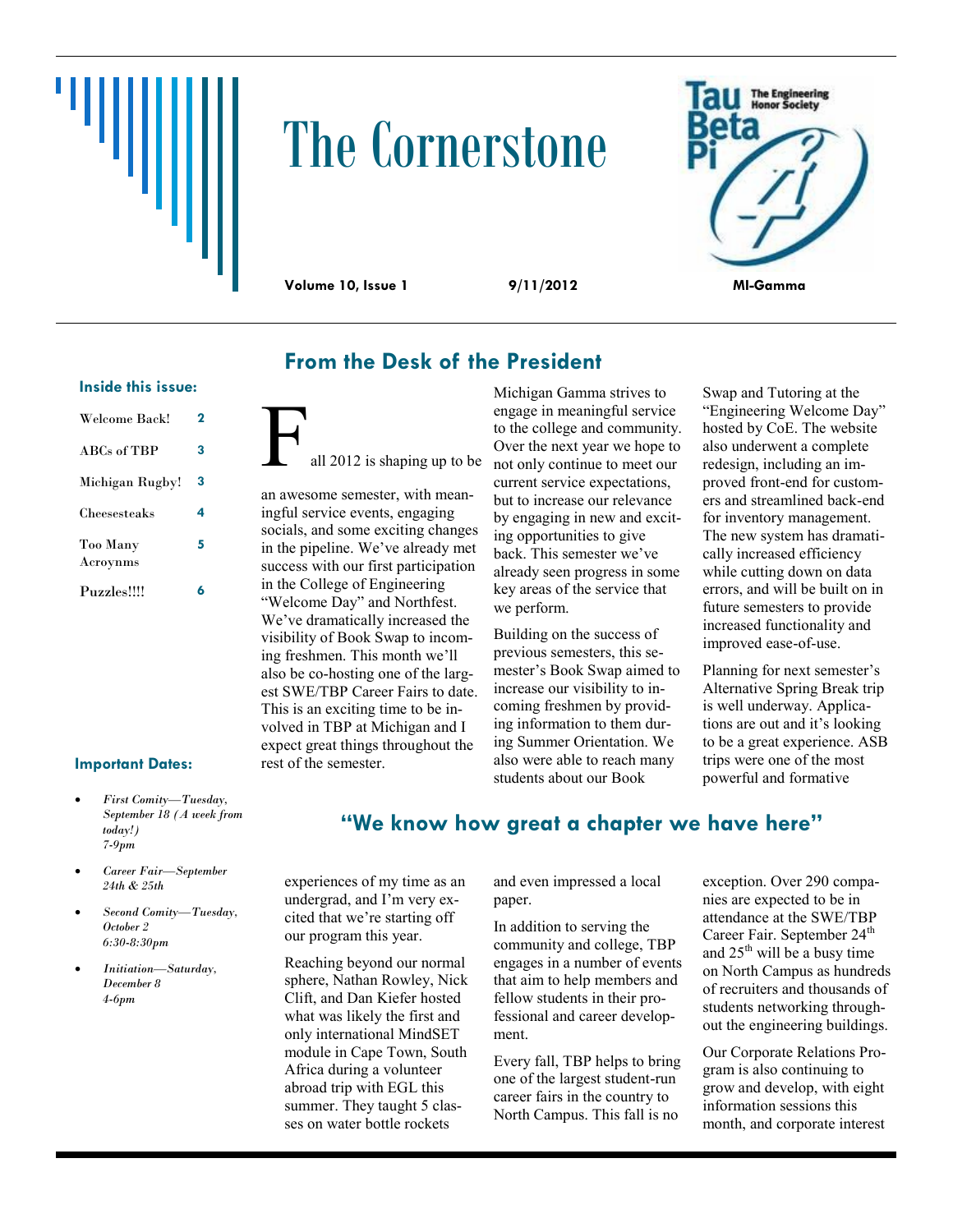

for new and expanding programs.

Michigan Gamma is also excited to be hosting the upcoming District 7 Conference this coming April. We know how great a chapter we have here, and we're excited to be able to show the rest of our district what we have to offer. Look forward to more information about the D7 Conference as it approaches and even get involved in the planning.

And what semester could be complete without a good stock of socials and new ideas? Stay tuned for information on upcoming socials such as TGs, IM sports, and

more. And as always, there will be plenty to discuss at New Initiatives meetings. We'll be investigating the Prestigious Actives and Tiered Leadership pilot programs and looking into exciting new undertakings.

This is going to be a great semester with lots to be involved in. Hope your semester both inside and outside of TBP is great. Go Blue!

 $\sim$  Mike Hand

President, Tau Beta Pi MI-G

### **Kristin Graf** made a list (very engineer of her!)

- 1. Studied ~300 hours for the MCAT
- 2. Went to Rocky Mountain National Park and hiked ~40 miles all the way to its 12,400 ft altitude (The view was beautiful!)
- 3. Conducted research at the Orthopaedic Research Lab: did mechanical testing by breaking 94 rat femurs using a reeeallly expensive Bose system

### **Welcome Back!**

It seems like within a few weeks we go from complaining about the blistering Michigan summers to griping about its frigid autumns, but along with those orange leaves comes the dreaded, beloved advent of the fall semester.

This is a time of great tragedy and sorrow, when your carefree summers relaxing on the beach (or working 80 hours a week at your internship )

are wrenched away in one fell swoop, to be replaced by throngs of students competing go to classes to learn from GSIs they cannot necessarily understand.

But fear not, because it is also the time to see your friends and gloat about how much

for space on the bus to or academically so-so semesmoney you made over the summer. Or all the places you went. On that note, welcome back, here's to a great ter, and read further to find out what your fellow Tau Bates have been up to this past Summer 2012...

**Nick Cobane** developed appendicitis… in China. And had surgery on it.... in China. Being diagnosed in a shady public hospital, he opted for a private hospital for the operation. His surgeon was even from U of M!

**Gina McGauley**'s summer highlight was hiking along the Great Wall of China... on her birthday!

"It was pretty interesting. I actually had just learned that the Great Wall was pretty useless and failed most of the time, but it still managed to impress me.

I remember thinking, I know this didn't work but it is *still* really cool. It literally just keeps going and going. That was the coolest part. You look at the mountains in front of you and you can see it snaking over the ridge until it's too small to see. We hiked for three hours along a section a bit farther from Beijing than most people go to. So there were very few other people.

We probably saw 10 other people total, which is so much nicer than rubbing elbows with a bunch of other tourists. Also, we hiked along a section of the wall that isn't as up-kept as the more popular ones. It was interesting to see the wall falling apart.

It added some natural beauty to the landscape because it was taking over the wall.

Plus, it allowed us to see different layers of stone within the Wall.

*See pages 4 and beyond to read what Kevin Joseph and Daniel Becker were up to this summer!*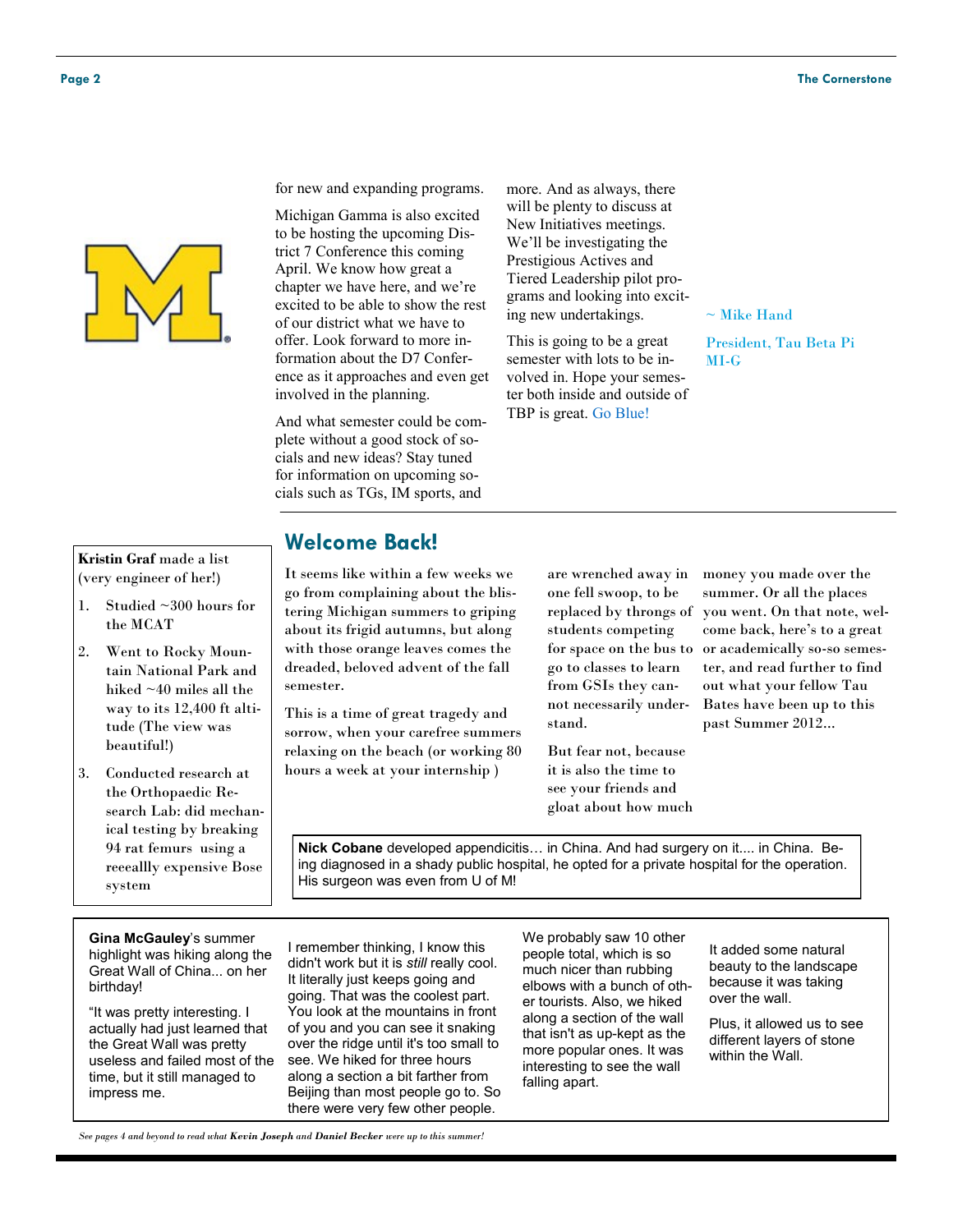### **The ABCs of The World of Tau Beta Pi In Form of Haiku**

*The initial part Of a multi-part series* By Pritpaul Mahal

A - Actives Chapter needs people To keep everything running Those are the actives

B - Bylaws Our chapter needs rules For Elson's memorizing Oh, to govern too.

C - Cornerstone An essential part Would life be complete without Cornerstone Haiku?

D - Distinguished Actives Some do a lot more These are the dedicated Distinguished Actives

E - Electees An essential part Without new blood our chapter Would cease to exist

F - Fall semester Lots of electees And career fair, too. Oh my! Fall keeps us busy

G - Groups Compete in good cheer Also get to know others In electee groups.

### **Michigan Rugby!** *Evan Noon*

This past weekend the University of Michigan's Rugby Football Club (UMRFC) took on the Air Force Academy's rugby team. It was an exciting season opener as UMRFC recently moved up to Division 1. Air Force, currently ranked in the top ten nationwide for rugby, has been playing in the top division of collegiate rugby for several years so in some ways was a preview to what UMRFC could potential face in upcoming games. Unfortunately, the experience of playing in the highest division for several years paid off and the Air Force won both the A game and B game. However, UMRFC did not let this bring them down as they prepare for the game against rival, Michigan State, on September 22nd. For more information about game times or locations and about how to join the rugby team visit: [mrugby.com.](http://mrugby.com/)

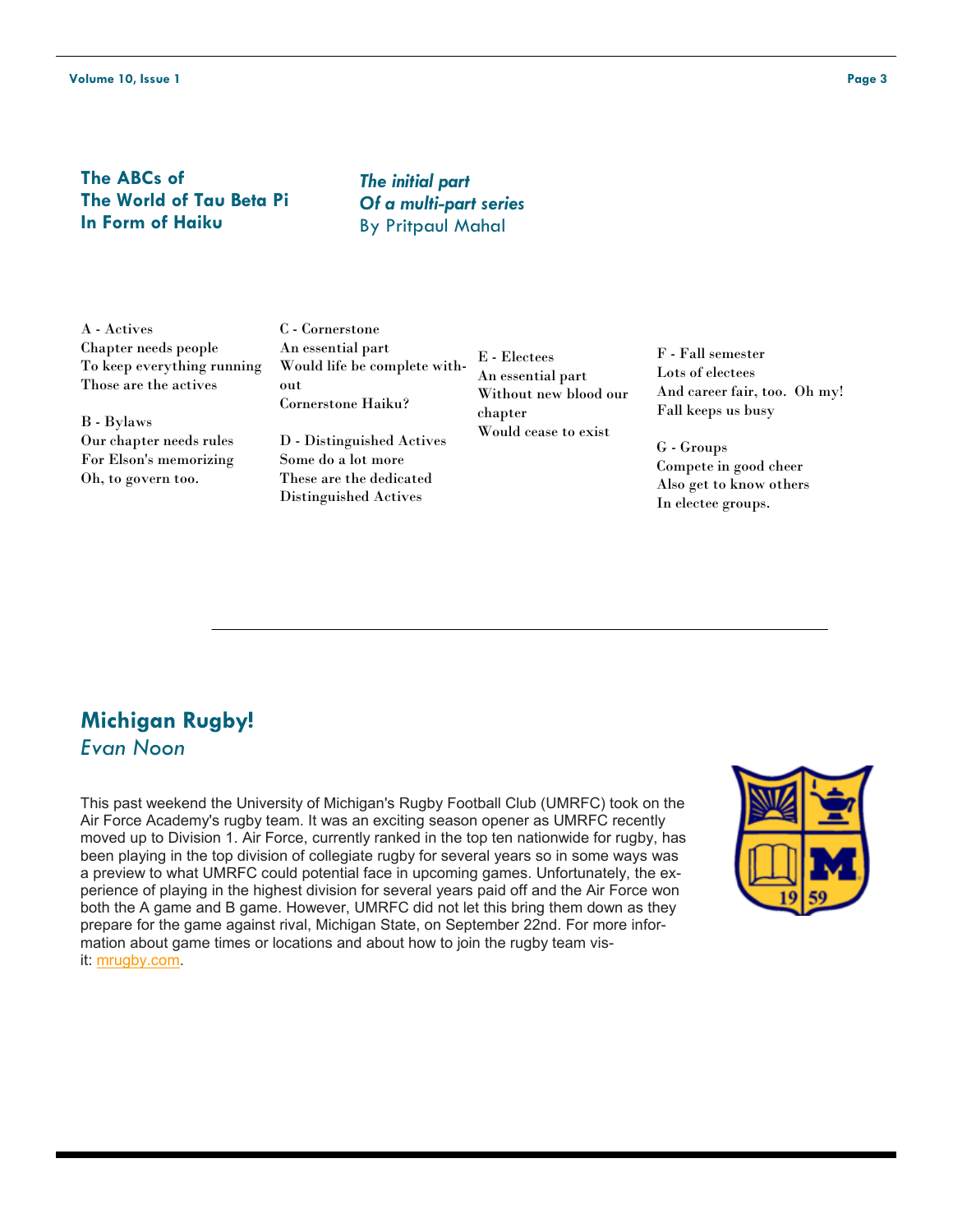### **Philadelphia Cheesesteak Primer** *Kevin Joseph*

When I found out I was going to be living in Philadelphia, there was one thing I immediately added to my

to-do list: Eat a fabled Philly cheesesteak. I had heard that they were one of the tastiest meals available,

and I was determined to find that out for myself.

In case you are unfamiliar with cheesesteak lore, when

people talk about Philly cheesesteaks they are typically referring to two places: Pat's and Geno's.

Pat's was founded

1930, while Geno's came by in 1966. The traditional

cheesesteak is made with thinly sliced rib eye steak and Cheez Whiz, and can be ordered "wit" or "wit-out" onions.



You can also add peppers or use American or Provolone cheese.

My conclusion: Philly cheesesteaks are freaking amazing, and deserve their reputation. However, while I think Pat's is better than Geno's, they were both merely mortal.

In my time in Philly, I learned from the locals that there was an

even better place, known as Jim's Steaks. This place has been around since 1939, and their cheesesteaks can only be described as GODLIKE.

When Zeus and Thor want to hit up Philly for some cheesesteaks, Jim's is the place they go to. Not only do the cheesesteaks taste better, they are also

cheaper and usually easier to get to.

This is not an advertisement though, so I encourage you to try

them for yourself. If you're feeling adventurous, you could do the cheesesteak trifecta: Eat a cheesesteak from Pat's and Geno's, then walk around 15 blocks to Jim's and have one of theirs. You won't need to eat again for at least 36 hours! (At least that was my personal experience. Results may

vary.)

BONUS Trivia Question: How many times does the word cheesesteak appear in this article?

### References:

http://www.jimssteaks.com/ http://www.patskingofsteaks.com/ http://www.genosteaks.com/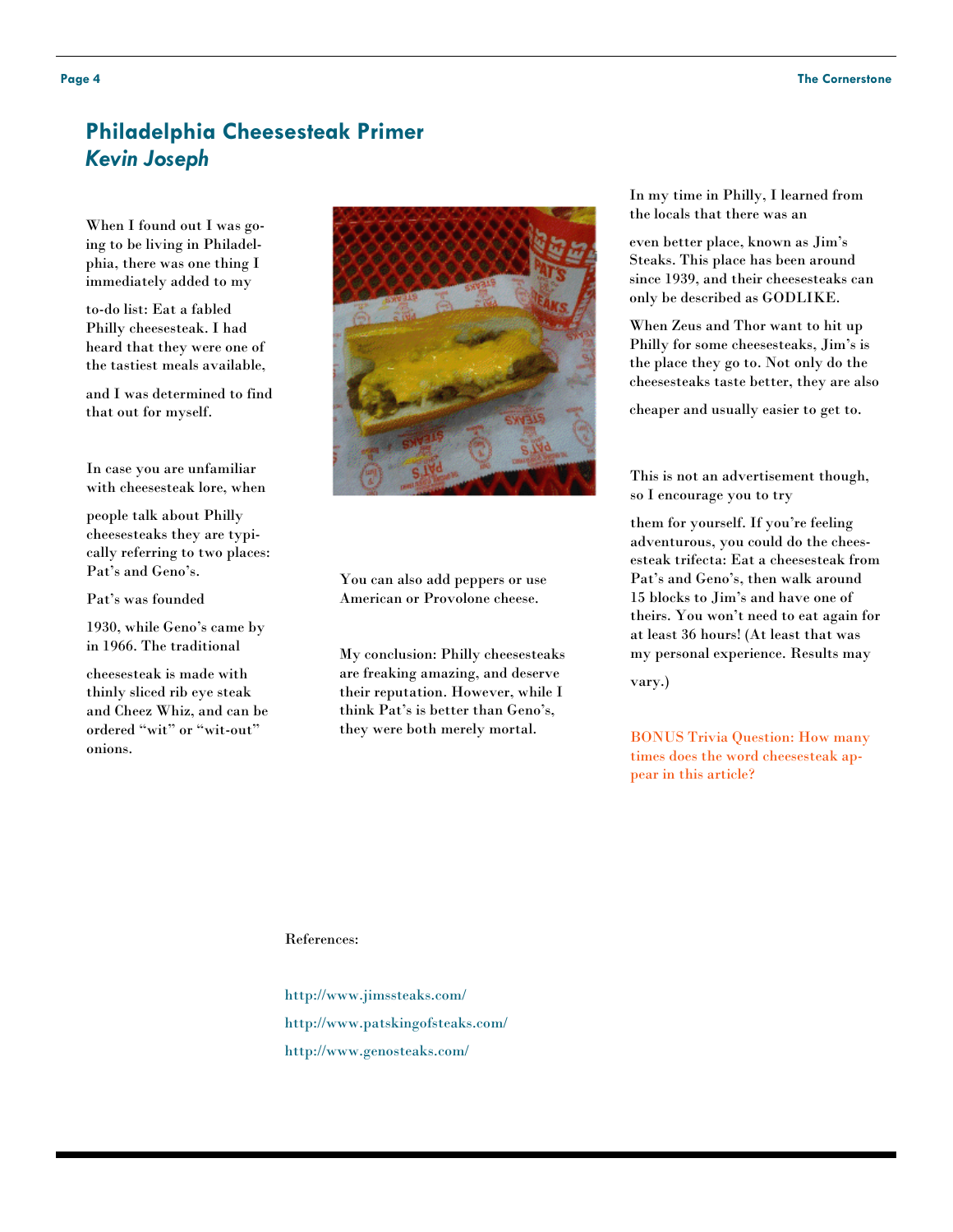### **TMA—Too Many Acronyms (Or my summer at Orbital Sciences)** *Daniel Becker*

This summer, I worked at Orbital Sciences Corporation (located in Dulles, VA near Washington DC), a company that specializes in building satellites, launch vehicles, and other types of spacecraft. This was my second summer there, and I was lucky enough to be able to work on my favorite Orbital project: Cygnus.



Cygnus, the ISS, and SPACE

Cygnus is one of the projects that has received funding from NASA's Commercial Orbital Transporation Services (COTS) program to deliver cargo to the International Space Station (ISS). Some of you may have heard of SpaceX's Dragon, which launched earlier this summer and is also part of COTS.

While I have worked at Orbital previously, this summer I got to work in their Integration & Test (I&T) department. There, I frequently worked in the cleanroom to help support testing of the Cygnus vehicle in its various stages. The first few weeks were spent performing Safe-to-Mate (STM (as

you may have noticed, aerospace engineers are obsessed with acronyms)) tests. While they weren't the most complicated of procedures (I spent hours probing test points with a Digital Multimeter (DMM)), it did give me the amazing opportunity of working *inside* of a spacecraft in the cleanroom.

The testing process for any spacecraft takes months, and Cygnus has been in testing for even longer because it will ultimately be interfacing with the ISS (and, you know, it's awkward to crash into multi-billion dollar

sums of human technology and possibly endanger astronauts). However, several of the Cygnus units were nearing the end of their testing cycle, and I was able to help with their Final Integrated Systems Test (FIST).



**Dan, "helping" with FIST**

Exciting things are happening at Orbital Sciences (and in the private space industry in general), and when the first Cygnus launches in December (hopefully), I'll be proud to know that I able to personally be a part of its final assembly and testing.

Surprisingly, FIST is actually one of the most boring phases of testing (This is good. Exciting testing usually means that Bad Things are happening). FIST testing is controlled by a series of carefully written scripts that activate and check various parts of the spacecraft in a thorough manner. The operators are required only to activate the scripts, check the results, and (this is the hard part)

find out why the results aren't what they were expecting and figure out what to fix. I assisted this process by improving several scripts and acting as operator for a few tests.

Even though I worked at Orbital from May to the end of August, there are still plenty of other tests that I never got to participate in, such as Thermal Vacuum (TVAC) environmental testing, and what

is known as acoustic testing, in which a rock concert supply company is called in to help us out with simulating the dynamics of a launch environment.

Throughout the summer, there were a lot of other things to do as well. Together with the other interns, we visited Washington, DC several times, watched a baseball game, went a place called Rebounderz (featuring nearly infinite bouncing via a multitude of trampolines on the floors AND the walls), and generally had as much fun as could be had in the DC area.